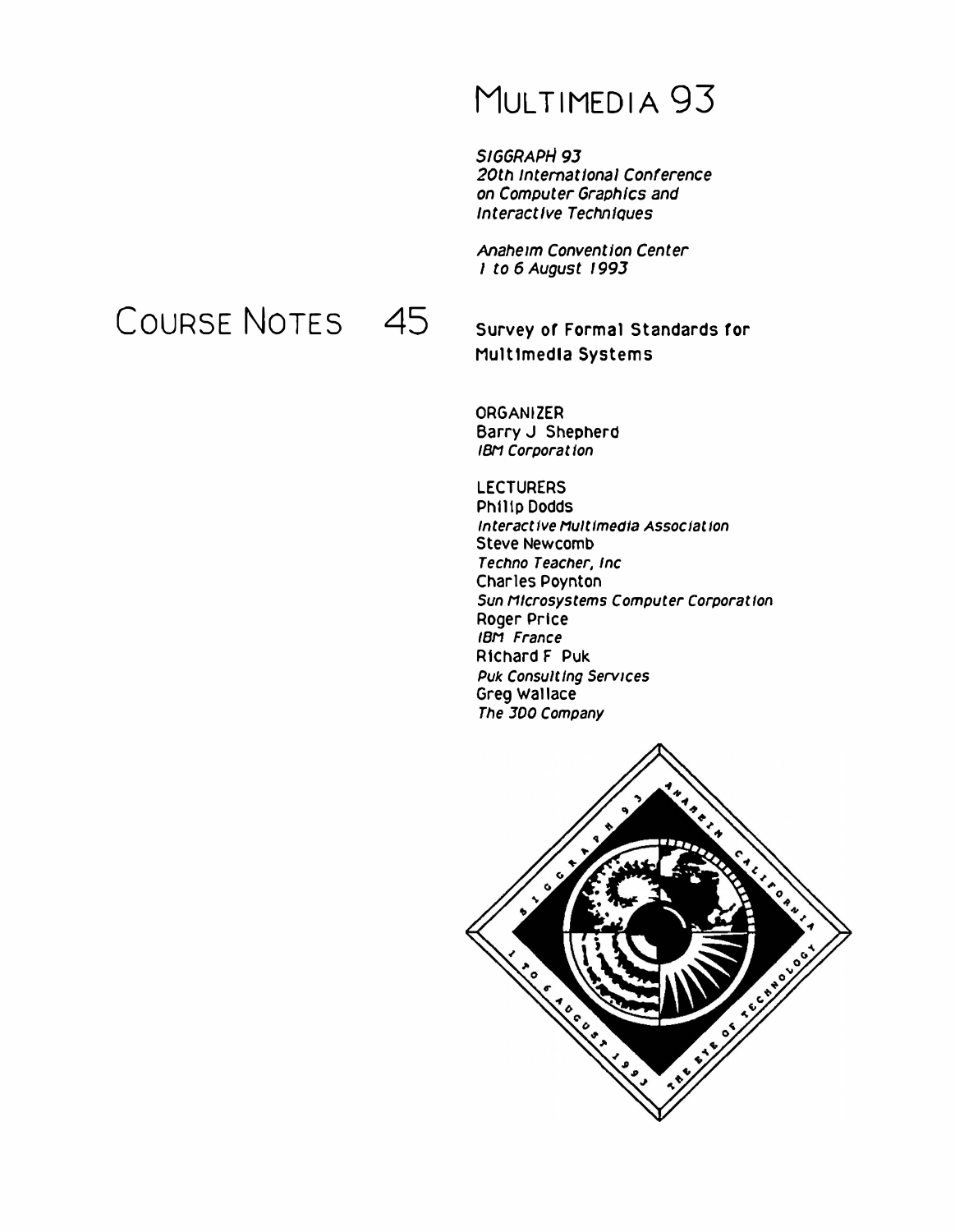### **ARSTRACT**

This tutorial will describe formal (ANSI and ISO) standards for all aspects of "document" based and multi-participant communication based multimedia applications. It will cover "document" architecture, specifications for various types of content, compression algorithms, communications requirements data base access, presentation and feedback facilities, and authoring system support. Covers scope, status, schedules and contact points for further information

#### **BIOGRAPHIES**

Barry J Shepherd Chairman of ISO/IEC ITCI SC24, and leader of the SC18/WG1 multimedia/hypermedia model and framework group. Head of ITCIs delegation to the Joint Technical Advisory Group 2 on image related standards activities. Editor of ODA amendment 2, which added color capability to the text and image content architectures of ODA Member of the executive board of the IEEE CS task force on multi-He is responsible for coordinating IBM's position on graphics media computing related standards

Philip Dodds Managing Director of the IMA (Interactive Multimedia Association), a not-for-profit trade association which is focussing on cross-platform complitibility issues Formerly CEO of Visage Inc, a manufacturer of interactive video hardware systems, and an early technical contributor to MIDI

Charles Poynton Staff engineer at Sun Microsystems Computer corporation, where he is working to integrate video technology -- particularly high definition television and accurate color reproduction -- into computer workstations. Poynton is a member of **IEEE** He is a Fellow of SMPTE and an active participant in a number of its standards committees

Steven Newcomb PhD in music theory SGML consultant and electronic publishing entrepreneur Led development of first prototype HyTime engine and now releasing an object oriented follow-on, HyMinder Vice Chimman of the Standard Music Description Language group and SGML hypermedia SIG Associate professor of music education at Florida State University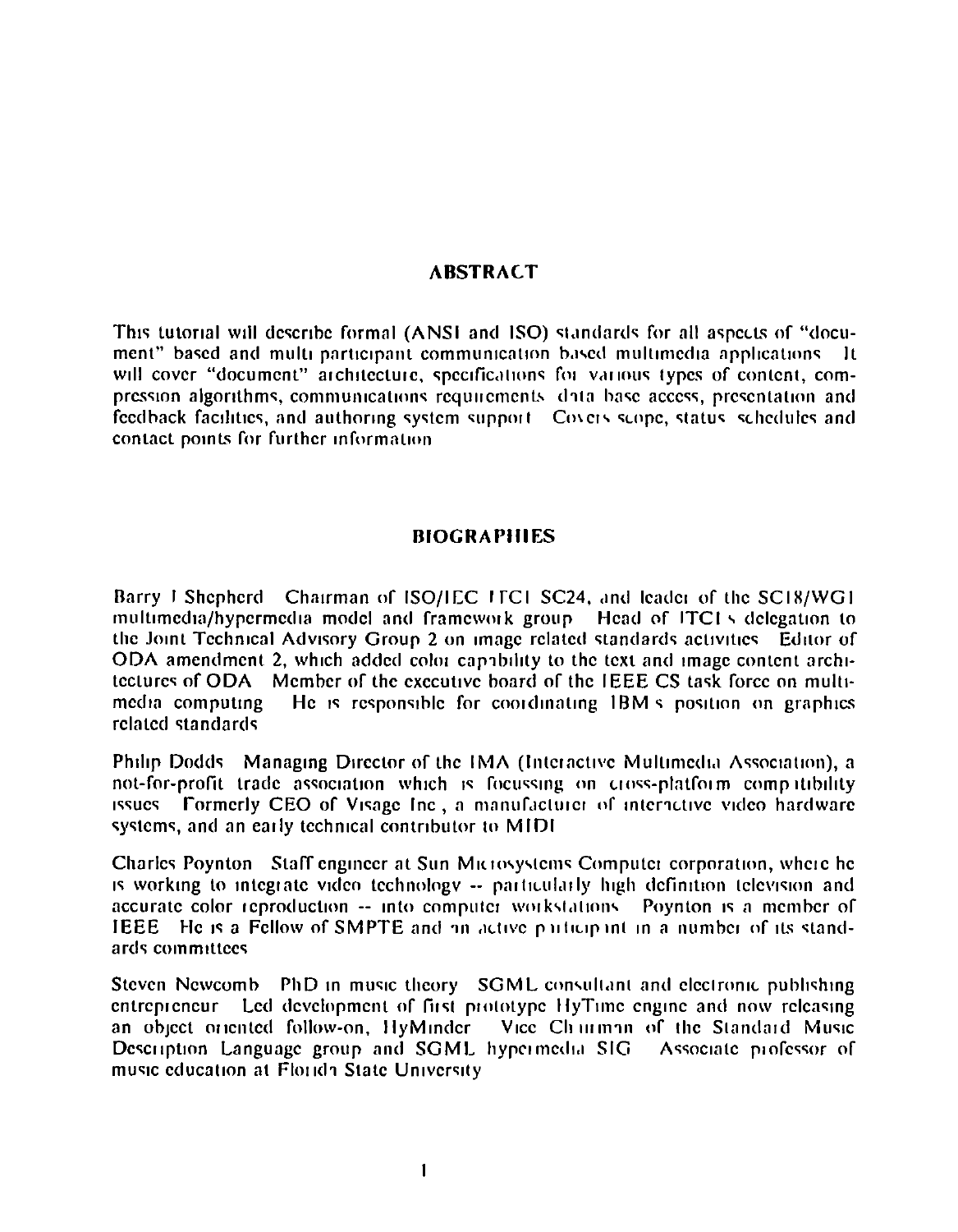Roger Price Co-editor of the MHEG draft standard Familiar with SGML, which is one of two encoding methods used by MHEG Active on SC29/WG12 which is also responsible for defining the syntax of Audio Visual Interactive scriptware (AVIs)

Richard F Puk Long history of contributions to ANSC X3H3 and SC24, especially in PHIGS and (Ada) language bindings. Now active on the PREMO development group Has presented tutorials at SIGGRAPH Works is a consultant and implementer of standards related products

Greg Wallace Co-founder and past Convenor and Fditor of SC29 WG10 (IPEG) and now Head of the US delegation to SC29/WG11 (MPFG) Previously employed by Digital Equipment Corporation as Manager of Multimedia Advanced Development Currently employed by The 3DO Company is Compression Technology Manager

## **TABLE OF CONTENTS**

I Overview of the course, and the formal standards development process. This will include ISO and CCITT as well as the corresponding ANSI chartered technical committees. The JTC1 multimedia hypermedia reference model and framework will be described SHEPHERD SLIDES Pages 11-4 BACKUP Pages 11-10

 $\mathbf{H}$ The Interactive Multimedia Association is an industry group which issues Recommended Practices (RPs) for various aspects of multimedia systems. Learn about their RPs for digital audio, and for interactive video systems (consisting of a video disk and a computer), as well as their three Requests For Technology which are expected to lead to RPs for scripting languages, data exchange containers, and multimedia services The RPs may be considered by ISO standards committees. DODDS SLIDES Pages II 1-16 BACKUP None

III. Content and content attribute semantics determine the visible and audible parts of a multimedia document or cooperative session. Discover various committees, views on visible content, including raster images computer graphic images, still video frames, computer generated animation and motion video Similar information will be provided on the various types of audio content including uncompressed and compressed sound and Musical Instrument Digital Interface (MIDI) sequences **SHEPHERD** SLIDES Pages III 1-6 BACKUP Pages III 1-10

IV The Multimedia Hypermedia Experts Group (MHFG) in ITC1 SC29/WG12 has joint participation from CCITT. Hear the co-editor of the standard describe the syntax (not semantics) of the attributes required for real time interchange of final form (nonrevisable) content for presentation Interactivity and synchronization of monomedia components in composite objects, even in minimal resource environments, is an additional focus. PRICF. SLIDES. Pages IV 1.6. BACKUP Pages IV 1 8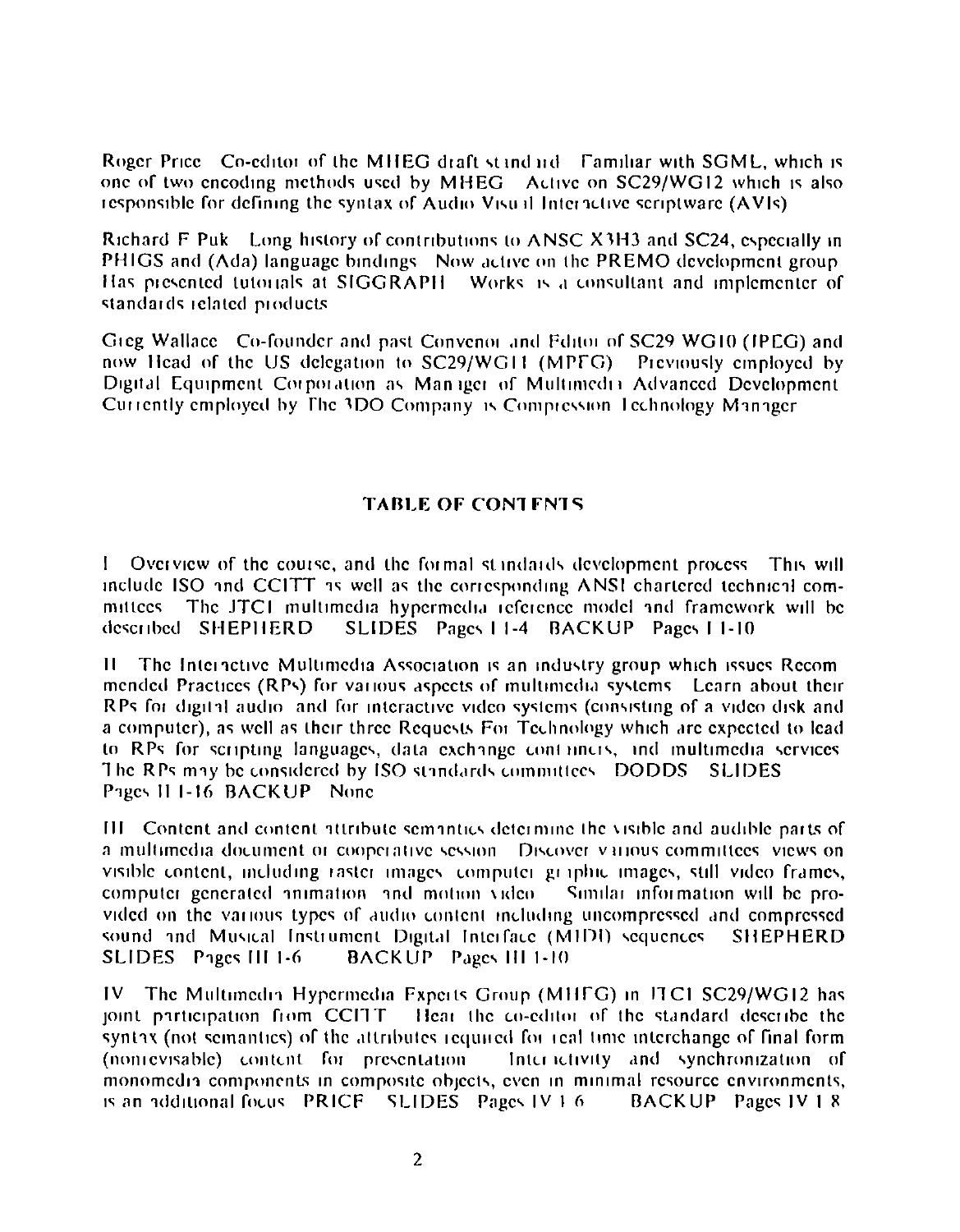V The ISO/IEC has already accepted an SGML-based standard for the representation, archival storage, and interchange of multimedia and hypermedia documents, it IS called "HyTime" (ISO 10744) HyTime adds conventions to the SGML (Standard Generalized Markup Language, ISO  $8879$ ) which allow a variety of constructs,  $m$ cluding hyperlinks and rendition instructions, to be expressed in a technology-neutral fashion  $\overline{\phantom{a}}$  HyTime is being chosen as a "source-code" representation by those who make large investments in the creation of hypertext and hypermedia documents, because it will protect such information from technological obsolescence NEWCOMB SLIDES<br>Pages V 1-2 BACKUP Pages V 1-32 BACKUP Pages V 1-32

VI  $SC24$  has been given the responsibility for developing standards for supporting the presentation of multimedia and accepting operator inpuls. This support covers both document based and communications based multimedia applications. Learn how document based and communications based multimedia applications PREMO, the newest API from SC24, will address these responsibilities Also learn how the image processing capabilities of the evolving Image Processing and Interchange (IPI) standard from SC24 can assist in creating multimedia presentations entitles mages VI 1-14 PUK SLIDES Pages VI 1-8 BACKUP Pages VI 1-14

VII Telecommunications based multimedia applications. This module introduces the International Telecommunications Union (ITU) blueprint for future international<br>multimedia telecommunication services Following two examples to introduce the Following two examples to introduce the concept of a telecommunications service and evaluate its impact, learn how the ITU see the conception of wide area and international multimedia applications. The module provides an example of a future multimedia service which is already the subject of a series of ITU recommendations PRICE SLIDES Pages VII 1-4 BACKUP Pages VII 1-10

VIII In the strategic time frame, it is generally agreed that video information will become digitally encoded Hear about the Society of Motion Picture and Television Engineers (SMPTE) working group on digital motion video header formats Included will be their proposed digital architecture for video information which can accommodate various resolutions, screen aspect ratios, and frame rates POYNTON SLIDES Pages VIII 1-\$\$ BACKUP None

 $IX$  Joint Photographic Experts Group (IPEG) is the informal name for ISO s SC29/WG10 Through joint participation with CCI FT SG VIII, IPEG has developed a general purpose compression and encoding standard for grayscale and color "photographic" still images. This method allows compression and quality to be traded-off at compression time Learn what the published standard can do, and how it works WALLACE SLIDES Pages  $IX 1-6$  BACKUP Pages  $IX 1-18$ 

X The Moving Pictures Experts Group (MPEG) is the informal name for ISO  $\bar{s}$ SC29/WG11 Through joint participation with CCI IT SG XV, MPEG has developed a standard (MPEG-1) for digital compression of VHS quality moving pictures and CD quality audio at around 1.5 Mbit/sec. Hear what it can do, and how it works. Also hear about the follow-on standard (MPEG-2), apphcable to compressed data rates